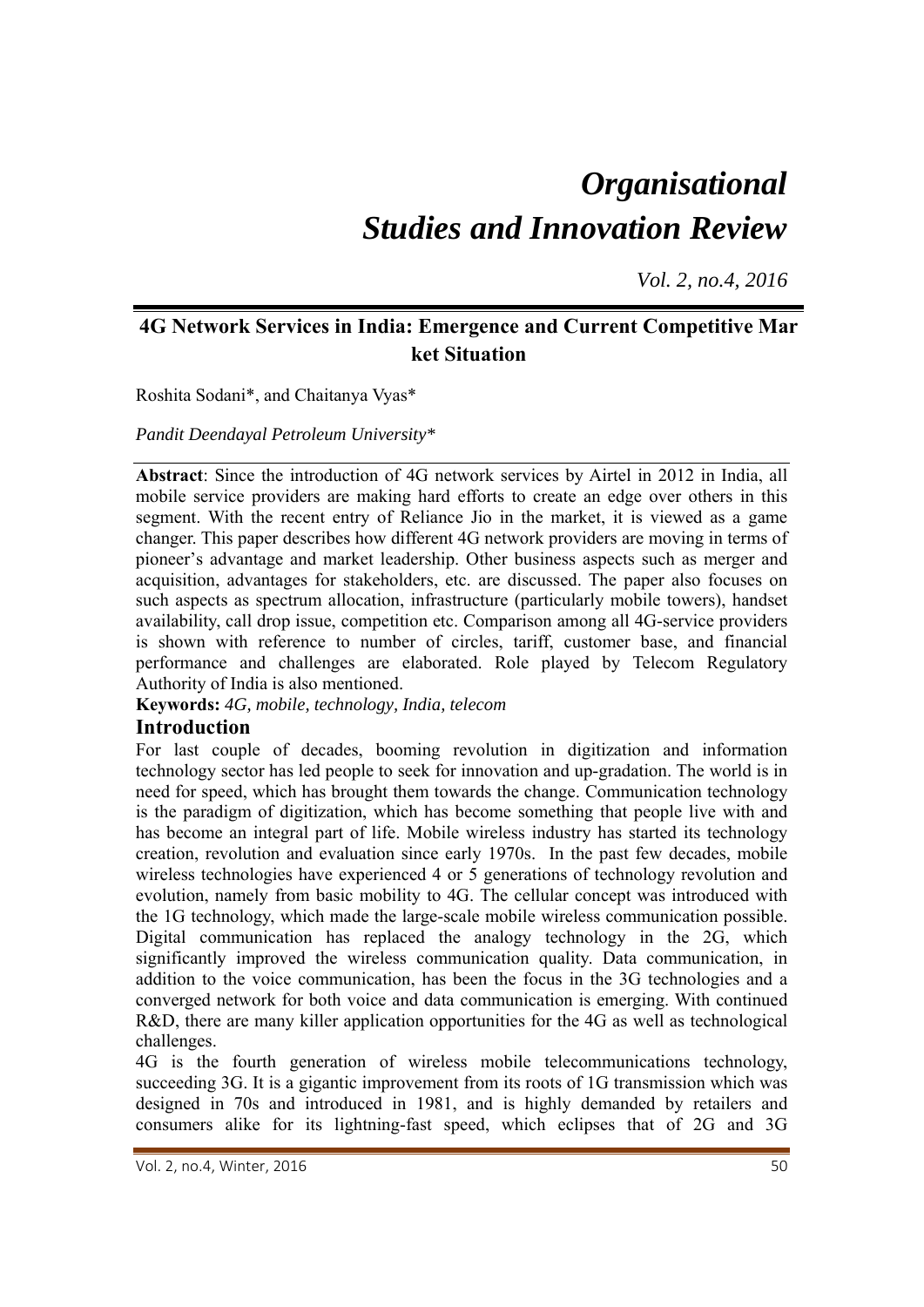technologies. Frattasi *et al.* defined 4G technology from the users' perspective. The authors proposed a top-down approach of the wireless communications such as recognizing functional needs and expectations of the users, developing user scenarios from these needs, identifying interrelations of features of 4G services, and identifying technical set up of 4G technology.

| Tuble 1. Automeentens in Centrul Ochernons |             |                                                       |  |  |  |  |  |
|--------------------------------------------|-------------|-------------------------------------------------------|--|--|--|--|--|
| <b>Generations</b>                         | Time period | <b>Features</b>                                       |  |  |  |  |  |
| 1G                                         | 1970s       | Analog technology                                     |  |  |  |  |  |
| 2G                                         | 1980s       | Digital signal processing, Standards (e.g. GSM, CDMA, |  |  |  |  |  |
|                                            |             | TDMA, etc.) developed                                 |  |  |  |  |  |
| 3G                                         | 1990s       | Higher voice quality, broadband data up to 2 Mbps     |  |  |  |  |  |
| 4G                                         | 2000s       | Wireless Internet, peer-to-peer networking            |  |  |  |  |  |

*Table 1: Advancements in Cellular Generations* 

4G was first used for wireless USB modems, but presently the primary use of this technology occurs in smart phones. Two 4G candidate systems are commercially deployed: The Mobile WiMAX standard and the first-release Long Term Evolution (LTE) standard. The LTE standard is prominently used in India. The word 'MAGIC' is also referred to 4G technology, which stands for mobile multimedia, anywhere, global mobility solution over integrated wireless and customized services. Speed of data transfer is also a challenge in 4G services. 4G requires a data transfer speed rate of minimum 100 megabits per second while a user is physically moving at a high speed and 1 gigabit per second when a user is in a fixed position. In addition to fast data rates, other benefits of 4G will be low latency, efficient use of spectrum and low implementation cost, remarkable user interface; and gaming, image, and video quality. Different signals sent from systems are processed by devices and then are connected to a network. Different wireless service providers have different protocols. The process of selecting the most appropriate technology may get complicated. Quality of service may be affected due to this diverse nature of 4G technology.

In the current market scenario, Reliance Jio owns 58% of the total wireless high-speed data capacity (3G+4G) in India while Bharti Airtel owns only 28% and other operators own rest 14%.

| <b>Operators</b> | No. of Subscribers         |  |  |  |
|------------------|----------------------------|--|--|--|
|                  | (as on April 2016)         |  |  |  |
| Bharti Airtel    | $252.21$ million           |  |  |  |
| Vodafone India   | 197.99 million             |  |  |  |
| Idea Cellular    | 174.68 million             |  |  |  |
| BSNL             | 87.48 million              |  |  |  |
| Reliance Jio     | 16 million (Sept. to Oct.) |  |  |  |
|                  |                            |  |  |  |

*Table 2: Subscriber base of cellular operators in India* 

#### **Spectrum Auction 2016**

In the year 2014, Department of Telecommunication, Government of India auctioned 2G spectrum of 900 MHz and 1800 MHz 1800 MHz now used for 4G coverage in India. Before this, in 2010, an auction of 2300 MHz frequency–known as Band 4–the second frequency, on which a telecom carrier can offer 4G connectivity, was held by the Government of India. Now, in the recently concluded 4G - 700 MHZ spectrum auction, all the major telecom companies played exceptionally. The spectrum auction, which was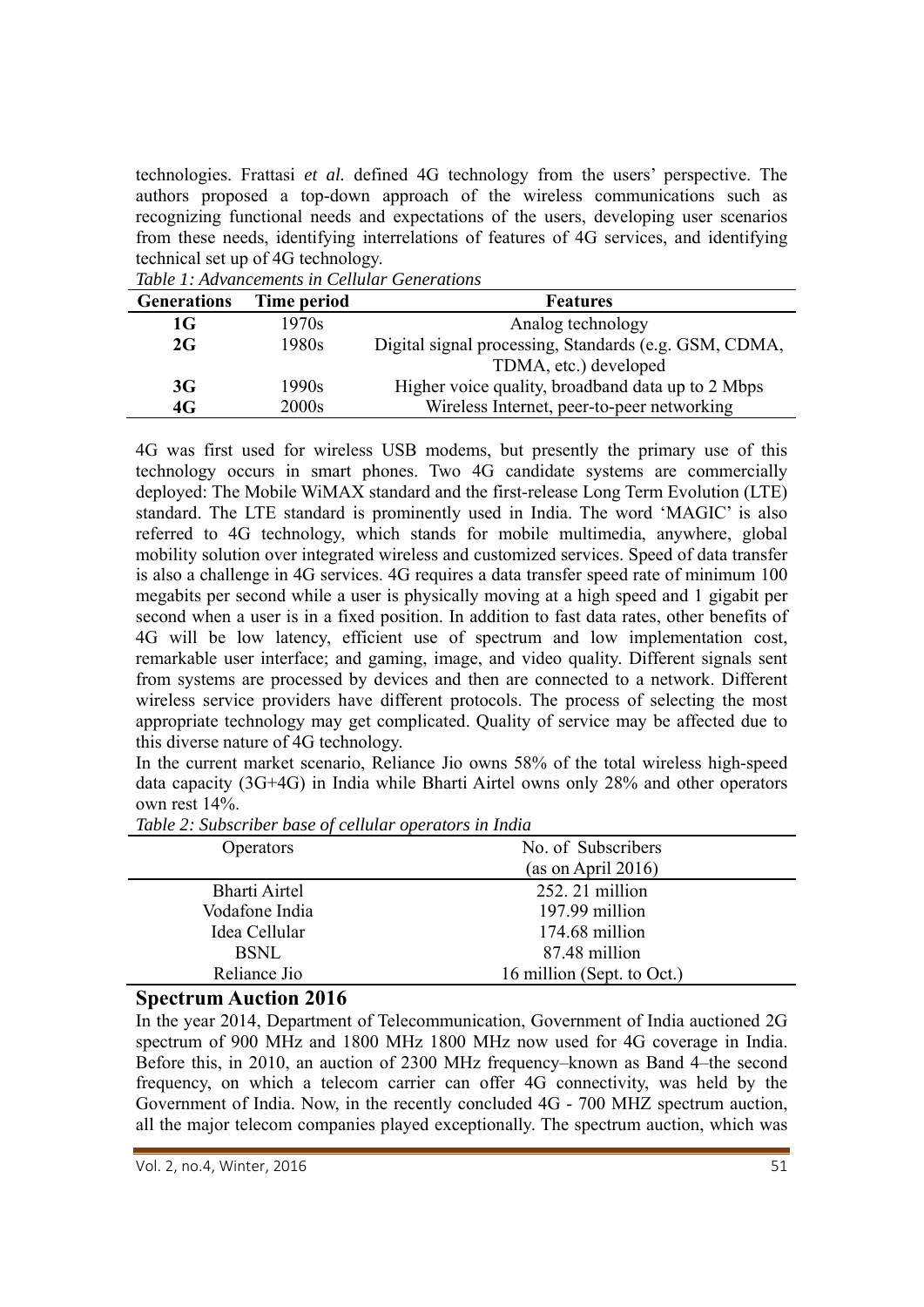publicized as the biggest sale of the mobile airwaves, finished with INR 657.89 billion of bids as against expected INR 5600 billion. Sixty percent of the airwaves, including premium 4G bands, remain unsold. This auction has been observed as the game changer in the current market situation, where in brand Jio has emerged to be the most competitive player in the Indian telecom market providing its services in nearly 14 circles. Though Airtel had sluggish start in the 4G telecom market, it acquired 173.8 MHz of spectrum for 142.44 billion in circles such as Kerala, Assam, Maharashtra, Delhi, Mumbai and North East. Aditya Birla Group's Idea Cellular acquired 349.20 MHz of spectrum for the bid of 127.98 billion and received 20 circles. Vodafone remained the highest bidder, with a bid of 202.80 billion. Jio own sub-1 GHz 4G band, and matched up to the same level of other operators, which are gearing up for the battle of market domination in 4G LTE in India.

| Table 5. TO Diagnize amounts and number of circles |                          |                  |         |  |  |  |  |
|----------------------------------------------------|--------------------------|------------------|---------|--|--|--|--|
| Company                                            | Bands (MHz)              | Bidding (billion | Circles |  |  |  |  |
|                                                    |                          | INR)             |         |  |  |  |  |
| Vodafone India                                     | 1800, 2100, & 2500       | 20,280           |         |  |  |  |  |
| <b>Bharti Airtel</b>                               | 1800, 2100, & 2300       | 14,244           | 15      |  |  |  |  |
| Idea Cellular                                      | 1800, 2100, 2300, & 2500 | 12,798           | 20      |  |  |  |  |
| Reliance Jio                                       | 850,1800,2300            | 612              | 22      |  |  |  |  |

*Table 3: 4G Bidding amounts and number of circles* 

Mobile network service providers are struggling to bid over 700 MHz and this huge amount kept operators far from bidding for the effective frequency band that single handedly could bring over 4000 billion at the base price of government. This is the probable reason behind 60% of the airwaves left unsold in the auction. It has also been expected that government would slash down the prices of this spectrum in the near future. BSNL (former Department of Telecom., Government of India) is also making efforts to enter into 4G market seeking to buy pan-India 700 MHz license.

#### **4G in India**

Airtel was the first to offer 4G services in India in as early as in 2012. It offered its 4G network service in more than 350 Indian cities across 15 circles. Being the pioneer of 4G has given Airtel a user base of over INR 2.5 million subscriber-base as per its first quarter results for 2016. Airtel has access to 8 out of 22 circles namely Delhi, Mumbai, Kolkata, Karnataka, Maharashtra, Haryana, Kerala, and Punjab. It has recently acquired access to Aircel's spectrum assets in eight addition circles namely Tamil Nadu, Bihar, Jammu & Kashmir, West Bengal, Assam, North East, Andhra Pradesh, and Orissa. The recent entry of Reliance Jio in the 4G market has started an ongoing price war leading to Airtel providing 4G connectivity at 3G rates. There are policy implications weaved with technological changes in the Indian telecom sector as Deshmukh, et al. (2013) noted the delay in commercialization of 3G service in India and outlined the current trend of nextgen wireless communications. The authors investigated 4G technologies and based on their investigation, discussed four scenarios to predict and analyze 4G technologies along with discussion on policy implications and other issues. There is both – bright and dark side of any phenomenal change. Prasad and Aithal (2016) presented ABCD (Advantages, Benefits, Constraints, and Disadvantages) analysis and noted the challenges of 4G technology such as security, backhaul, multiple frequency, VoLTE, price, cell phone penetration, service quality, etc. among other issues. The authors also enlisted opportunity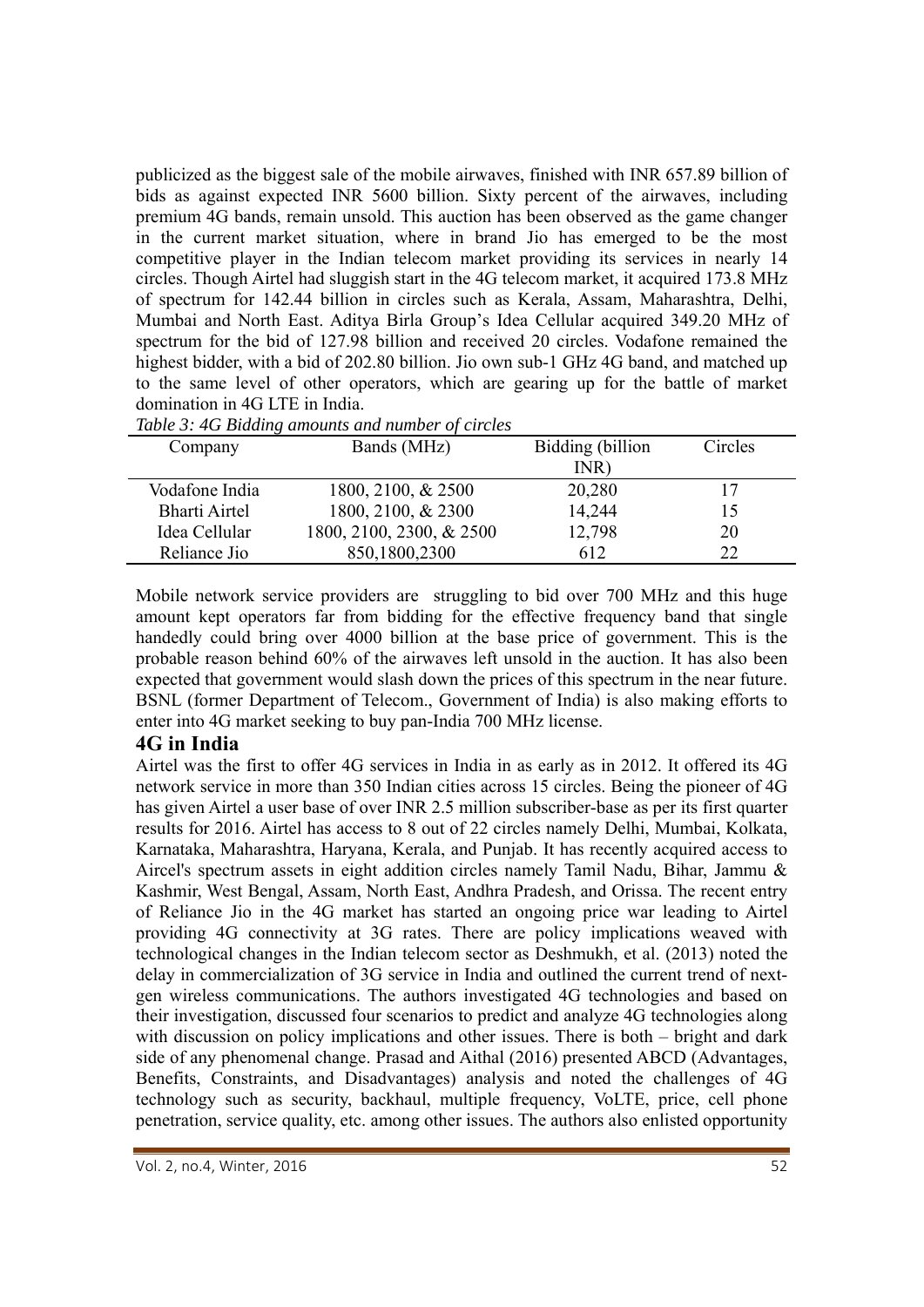on the other hand such as affordability, personalization, advanced technology, coverage, mobile banking, m-learning, etc. Very important factor here is first 'A' of 4As model of marketing, i.e. acceptance. Jhamta (2013) predicted acceptance among Indian 4G service users and showed the intentions for adoption of 3G technologies. This research also estimated the acceptance of 4G technology using Grey Prediction Algorithm, an algorithm often used for short-term predictions. The constructs considered in this experimental study for the prediction were–perceived usefulness, perceived ease of use, behavior intention, perceived enjoyment, price level, and perceive quality. Theses constructs, then, were correlated with such variables as with age, gender, education, experience, individual impact, organizational impacts, and with behavior intension. The study found a strong relationship between the constructs of TAM model and shows that users do not prefer price level for social influence while they accept the remaining factors.

### **Competitors' Strategies**

To win the 4G customer base race, when one company came up with free data, the other offered reduced tariff. As relatively latest player Jio was mounting at its unmatchable pace, it was anticipated that other major operators such as Airtel, Vodafone India, Idea, and BSNL will not fail to come up with substantial improvement in services by competitive offers and services to stop their customers switching to other telecom operator and to attract new customers looking for the best 4G service provider in India.

Reliance Jio invested INR 612 billion to win the bid and became the only company to have an all-India PAN license. It then got access to over 14 circles in the 1800 MHz frequency and entered into voice service. The license is valid for 20 years. The government auctioned airwaves in this spectrum to Aircel, Airtel, Reliance Jio and Tikona. Reliance Jio's PAN India network will primarily rely on the 2300 MHz frequency for cellular coverage. Band five (850 MHz) will be used by Jio and Reliance Communication in 10 circles. To test the quality of the 4G services provided by it, Jio launched an "Invite Only Trial" on December 27, 2015, where they presented free SIM cards to over 1,00,000 members of their staff, partners and their families with the bonus of free data and voice calling facility for a year. Within 90 days of launch the subscriber base of company has crossed over 1 million customer mark using over 1 GB data. Earlier in 2016 reliance Jio and Reliance Communication entered into a spectrum trading and spectrum sharing agreement termed as "Virtual Agreement" wherein both the companies decided to offer quality telecom services across 2G, 3G and 4G networks. This coalition resulted to a wider array of resources and better survival opportunities for both the companies. The merger has provided two-fold benefits such as 1) 75% cut in company's debt, and 2) Agreement of fiber and tower sharing. However, there were challenges poised in front of the biggest market player. Initially convincing disinterested retailers towards trading for Reliance Jio as their profit margin tended to be lower for Jio than for other operators as the company offered their SIMs free. It was relatively easier for competitors to graduate their 2G or 3G customers to 4G, unlike Jio, which has to create brand awareness and build it in no time. Call drops on other GSM networks like Airtel, Vodafone, and Idea was another challenge. Superfast 4G connectivity resulted to quicker exhaustion of data packs. Approximately 172 million 4G devices were shipped in this first half-year. More than 18.2 million 4G mobile phones were shipped in the second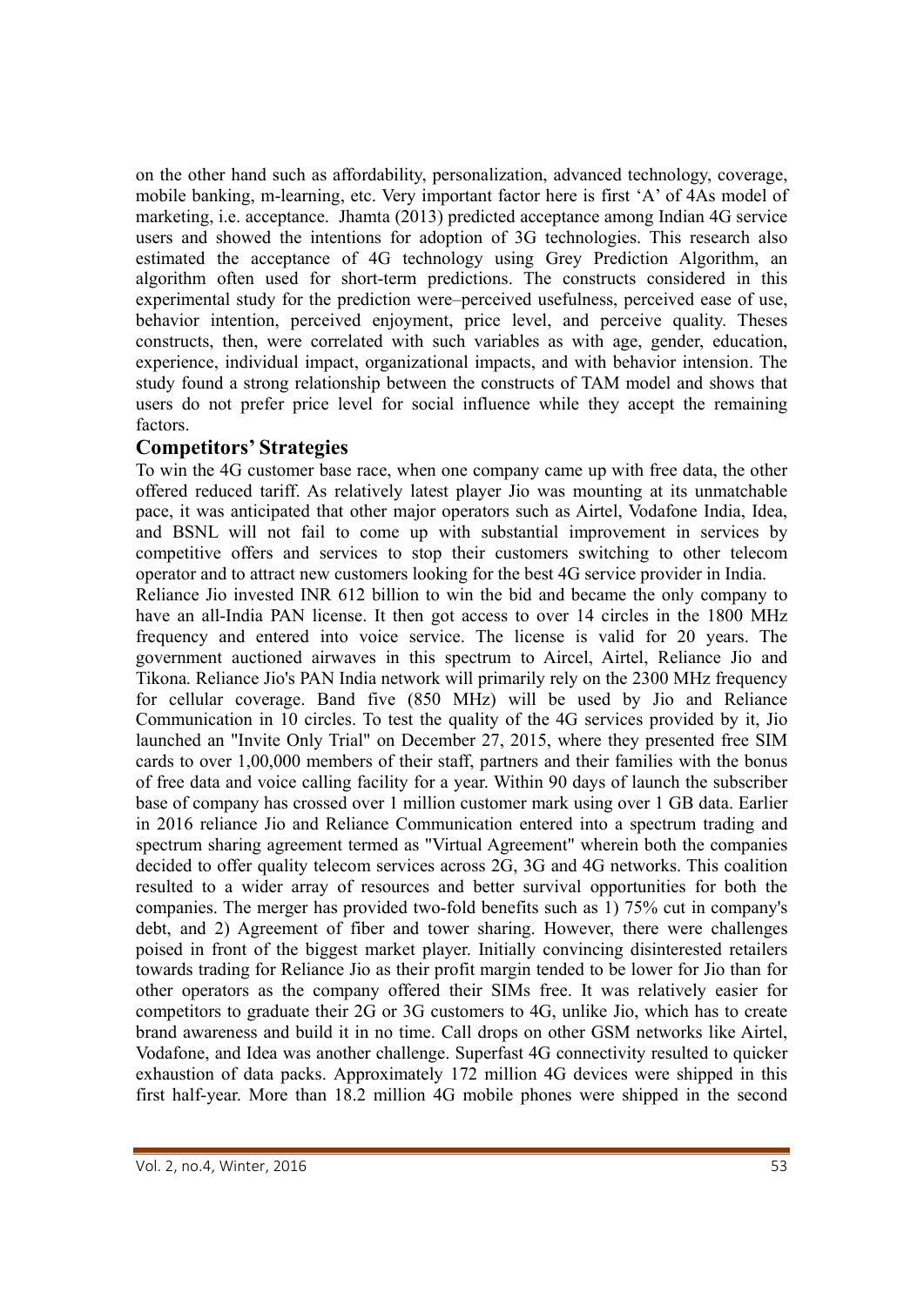quarter of 2016, according to research firm Cyber Media Research. In the first quarter this year, this figure was INR 154 million.

Airtel, the leading telecom operator in India came up with the 'Airtel Infinity Plan' which offered unlimited voice calling, local, STD and national roaming along with packaged 4G/3G data, SMS, free subscription of Wynk music and Wynk movies. The company also offered free packaged data with facility to Apple's new iPhone 7 and iPhone 7 plus users who can realize 10 GB data free 4G/3G each month for a whole year with any Airtel Infinity plan. Being the pioneer in 4G services, Airtel has also been one of the most consistent market players in the Indian telecom sector and has the biggest customer base. At present, Airtel is attracting its existing 3G service users and new customers by promoting Open Network, where this company helps users find the network available around their cell phone location.

The only foreign player in the 4G race today – Vodafone India provides similar service to maintain the stability in the market. The recent announcement by Vodafone - that it would provide a free data plan of 10 GB 4G mobile service at the price of 1 GB plan. It comes with various riders though. Under this offer, the Vodafone customers with new smart phones will get additional 9 GB of 4G mobile broadband usage when they get this 1 GB plan. The service can be availed by both postpaid as well as prepaid customers. Sandeep Kataria said in a recent interview "Only 4G, low tariff and free voice calling not enough. We are giving greater reason to customer to upgrade to 4G handset , with this offer we are encouraging new 4G handset users to enjoy Vodafone super net experience to the fullest also we strongly believe that tariff are not long term differentiator".

The only government owned aggressive telecom company in India is BSNL (Bharat Sanchar Nigam Limited). For BSNL's pre-paid mobile service users, the company has launched 'Freedom Plan'. This plan is available throughout India and offers such benefits as freebies for new customers, reduced call rates, roaming benefits, extra data for limited time, etc.

Idea Cellular, own by Aditya Birla Group, was compelled to reduce the rates to 80% overall, and 67% in 3G/4G packs, after witnessing cutthroat competition. The current rates are INR 990 for 10 GB, INR 649 for 3 GB and INR 349 for 2 GB. A monthly internet data pack starts INR 100 for 2G service. Here follows comparison of tariff rates:

| Telecom<br>Operator |                  | 500 MB   |       |                                   | 1 GB             |      |           | $2$ GB   |          |                                   | $3$ GB    |                          |           | 4 GB     |       |
|---------------------|------------------|----------|-------|-----------------------------------|------------------|------|-----------|----------|----------|-----------------------------------|-----------|--------------------------|-----------|----------|-------|
|                     | Data             | Validity | Cost  | Data                              | Validity         | Cost | Data      | Validity | Cost     | Data                              | Validity  | Cost                     | Data      | Validity | Cost  |
|                     | Offered          | (days)   | (INR) | Offered                           | (days)           | (NR) | Offered   | (days)   | (INR)    | Offered                           | (days)    | (INR)                    | Offered   | (days)   | (INR) |
| Airtel              | 500MB            | 28       | 144   | 1 <sub>GB</sub>                   | 28               | 255  | 2GB       | 30       | 455      | 3GB                               | 30        | 655                      | 4GB       | 30       | 755   |
| Vodafone            | 550MB            | 21       | 189   | 1 <sub>GB</sub>                   | 28               | 297  | 2GB       | 28       | 397      | 3GB                               | 28        | 497                      | 4GB       | 56       | 852   |
| Idea                |                  |          | -     | 1 <sub>GB</sub>                   | 28               | 249  | 2GB       | 28       | 449      | 3GB                               | 28        | 598                      | 5GB       | 28       | 851   |
| Jio                 | 300MB            | 28       | 149   | $750MB +$                         |                  | 199  | $2GB +$   | 21       | 299      | -                                 |           | $\overline{\phantom{a}}$ | $4GB +$   | 28       | 499   |
|                     |                  |          |       | Unlimited                         |                  |      | Unlimited |          |          |                                   |           |                          | Unlimited |          |       |
|                     |                  |          |       | Night                             |                  |      | Night-    |          |          |                                   |           |                          | Night-    |          |       |
|                     |                  |          |       | Time Data                         |                  |      | time Data |          |          |                                   |           |                          | time Data |          |       |
| <b>BSNL</b>         | $NA*$            | NA       | NA    | NA                                | NA               | NA   | <b>NA</b> | NA       | NA       | NA                                | <b>NA</b> | NA                       | NA        | NA       | NA.   |
| Not *Available      |                  |          |       |                                   |                  |      |           |          |          |                                   |           |                          |           |          |       |
|                     |                  |          |       | Table 5: Maximum data plan offers |                  |      |           |          |          |                                   |           |                          |           |          |       |
|                     | Telecom Operator |          |       | Data Offered                      |                  |      |           | Validity |          | Cost (INR)                        |           |                          |           |          |       |
|                     |                  |          |       |                                   |                  |      |           |          |          |                                   |           |                          |           |          |       |
|                     |                  |          |       |                                   |                  |      |           |          |          | $\frac{\text{days}}{\text{days}}$ |           |                          |           |          |       |
|                     | Airtel           |          |       |                                   | $10$ GB          |      |           |          | 30       |                                   |           | 995                      |           |          |       |
|                     | Idea<br>Vodafone |          |       |                                   | 15 GB<br>$40$ GB |      |           |          | 28<br>28 |                                   |           | 1849<br>3999             |           |          |       |
|                     |                  |          |       |                                   |                  |      |           |          |          |                                   |           |                          |           |          |       |
|                     |                  |          |       |                                   |                  |      |           |          |          |                                   |           |                          |           |          |       |

*Table 4: Data packs and cost offers by competitors* 

Vol. 2, no.4, Winter, 2016 54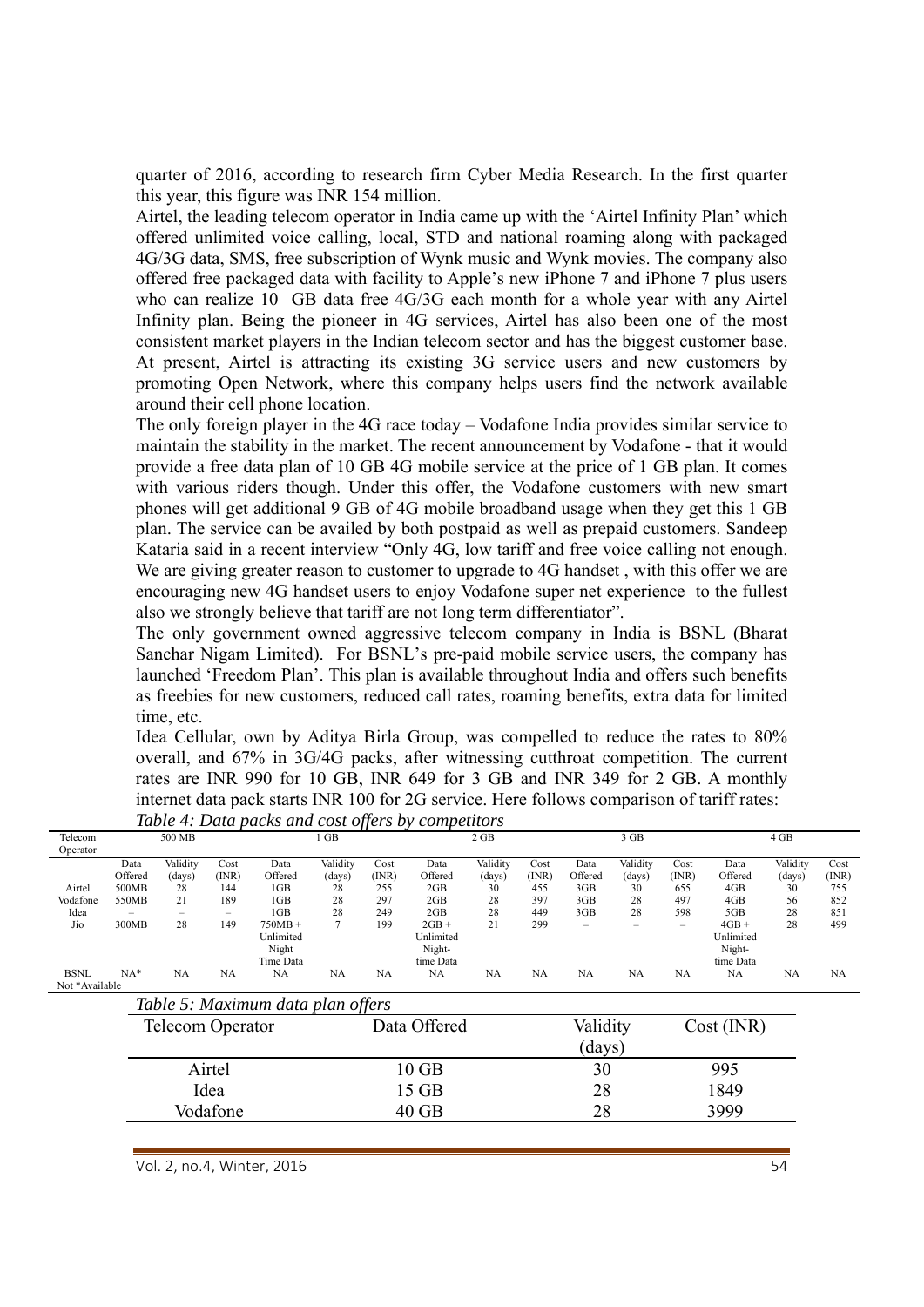| J10 | $75$ GB + Unlimited Night-time | 28     |   |
|-----|--------------------------------|--------|---|
|     | Data                           |        |   |
|     | Α<br>N                         | N<br>А | N |

Apart from competing on pricing front, technology will also play a pivotal role in the competition. 4G market in India has opportunities and challenges on the both hands. In their research, Hooda (2013) *et al.* described opportunities, challenges and proposed solutions for 4G network services. The challenges enlisted were – security and privacy, service quality, architecture issues, signal processing and optimization, intelligent antennas, trans-receiver designs, etc. Authors find 4G services offer service varieties in addition to such vital features as efficiency, scalability, and reliability. At the same time, there is also a need for revisiting issues like security, privacy, architect and billing technologies.

### **Conclusion**

The fierce competition of 4G services in India is mainly based on two factors – price war and technological advantages. It is imperative to note that the companies with relatively larger customer base will have an edge over the competitors in the future times as well as in the current era. Experience in this sector is becoming secondary and irrelevant as new players are taking over customer base through attractive pricing. Branding is being replaced with distribution, so the concept of pioneer's advantage is not felt true and legit. In addition, Indian telecom companies have realized the importance of handsets, which are now becoming crucial for advanced 4G services.

#### **References**

Airtel Plays Jio, Gives free unlimited voice calling and data services to iPhone 7 and iPhone 7 plus users, Business Insider, OCT 8, 2016 [http://www.businessinsider.in/Airtel-Plays-Jio-Gives-free-unlimited-voice-calling-and-data-services-to-iPhone-7-and-iPhone-7-plus-users/articleshow/54749887.cms, accessed on Oct 20, 2016]

Airtel, Vodafone, Idea Cellular have enough 4G spectrum to counter Jio, Business Today, October 7, 2016, [http://www.businesstoday.in/sectors/telecom/airtel-vodafone-ideacellular-have-enough-4g-spectrum-to-counter-jio-say-analysts/story/238291.html, accessed on Oct 21, 2016]

Anil Ambani says RCom & Jio have virtually merged, Economic Times, Sep 28, 2016 [http://economictimes.indiatimes.com/news/company/corporate-trends/anilambanisaysrcom-jio-have-virtually-merged/articleshow/54553574.cms, accessed on Oct 22, 2016]

Doval, P., (2016). Data delight: Vodafone Offers 3G/4G Data at Rs 25/GB on New 4G Handsets, *Time of India*, Sep 26, 2016 [http://timesofindia.indiatimes.com/business/indiabusiness/Data-delight-Vodafone-offers-3G/4G-data-at-Rs-25/GB-on-new-4Ghandsets/articleshow/54530203.cms, Oct 24, 2016]

Doval, P., (2016). Only 4G, Low Tariffs Not Enough, Says Vodafone. *Time of India*, Sep 21[http://timesofindia.indiatimes.com/business/india-business/Only-4G-low-tariffs-notenough-says-Vodafone/articleshow/54436451.cms, Oct 25, 2016]

Frattasi, S., Fathi, H., Fitzek, F. H., Prasad, R., & Katz, M. D. (2006). Defining 4G Technology From The Users Perspective. *IEEE Network*, 20(1), pp.35-41.

Hooda, M., Anand, I., Mishra, R., & Gupta, M. (2013). Challenges in Deployment of 4G. *International Journal of Emerging Trends in Engineering and Development*, 3(1), pp.1-5. Jhamta, S. K. (2013). 4G User Acceptance Technology Prediction Using Grey Prediction